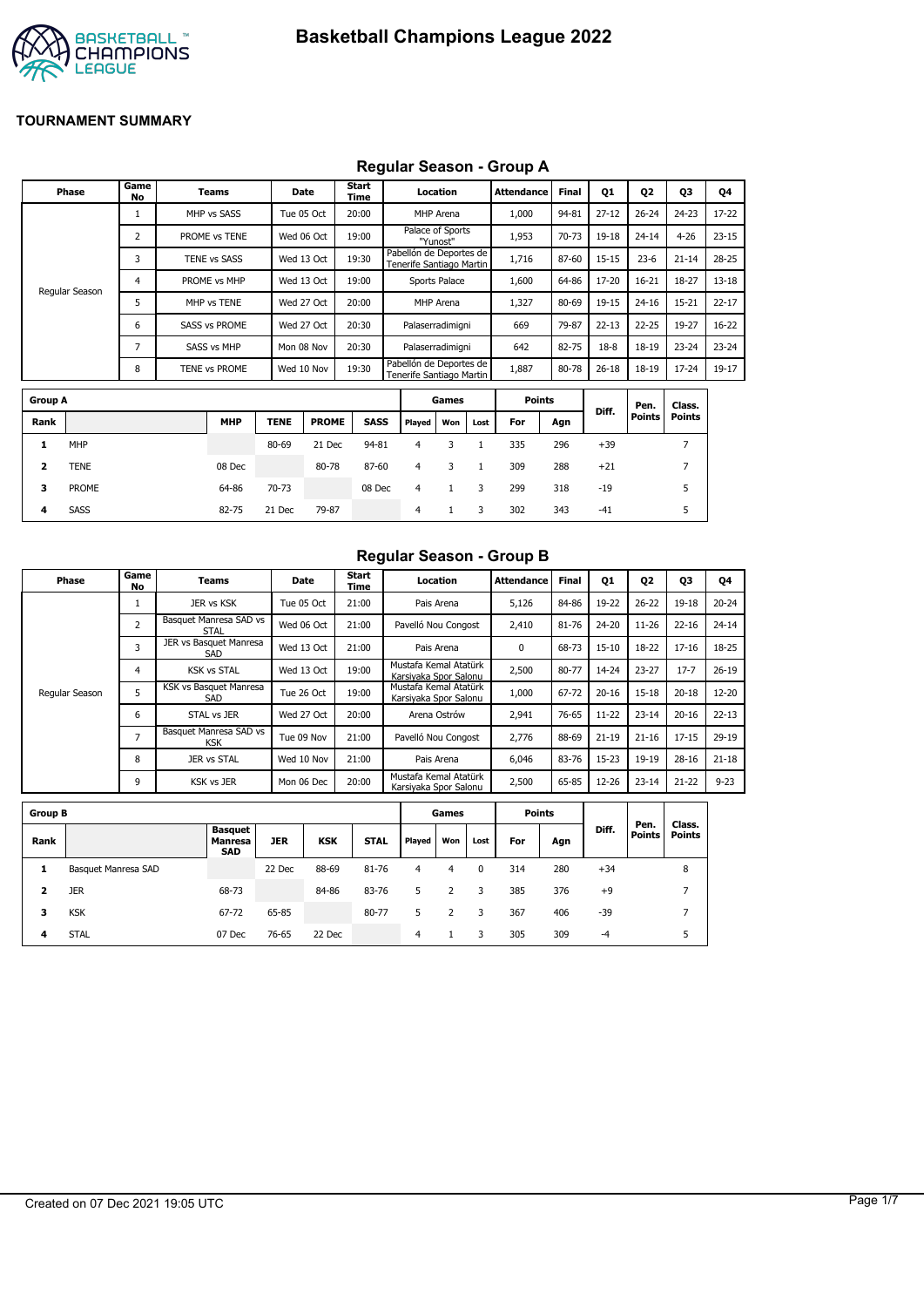

# **Regular Season - Group C**

|                         | Phase          | Game<br><b>No</b> | <b>Teams</b>       |             | Date       | Start<br>Time |                                                    | Location                     |                | <b>Attendance</b> | <b>Final</b> | Q1        | Q <sub>2</sub> | Q3             | Q4        | OT <sub>1</sub> |
|-------------------------|----------------|-------------------|--------------------|-------------|------------|---------------|----------------------------------------------------|------------------------------|----------------|-------------------|--------------|-----------|----------------|----------------|-----------|-----------------|
|                         |                | 1                 | LAVR vs JDA        | Tue 05 Oct  |            | 19:30         | Peace and Friendship                               | Stadium                      |                | 400               | 65-63        | $16 - 14$ | $14 - 14$      | $14 - 15$      | $21 - 20$ |                 |
|                         |                | 2                 | NIZH vs Unicaja SD |             | Wed 06 Oct | 19:00         | <b>Cultural Entertainment</b><br>Complex "Nagorny" |                              |                | 326               | 62-79        | 19-23     | $18 - 17$      | $12 - 12$      | $13 - 27$ |                 |
|                         |                | 3                 | JDA vs NIZH        |             | Tue 19 Oct | 20:30         | Palais des Sport Jean-                             | Michel Geoffroy              |                | $\mathbf{1}$      | 89-75        | 12-26     | $28-13$        | $23 - 13$      | $26 - 23$ |                 |
|                         |                | 4                 | Unicaja SD vs LAVR |             | Wed 20 Oct | 20:30         | Palacio de Deportes                                | Jose Maria Martin<br>Carpena |                | 4,473             | 86-70        | $20 - 20$ | $25 - 15$      | $21 - 21$      | $20 - 14$ |                 |
|                         | Regular Season | 5                 | Unicaja SD vs JDA  | Mon 01 Nov  |            | 20:30         | Palacio de Deportes                                | Jose Maria Martin<br>Carpena |                | 4,919             | 83-54        | $21 - 22$ | $15 - 7$       | $26 - 7$       | $21 - 18$ |                 |
|                         |                | 6                 | LAVR vs NIZH       |             | Tue 02 Nov | 19:30         | Peace and Friendship                               | Stadium                      |                | 500               | 95-86        | 28-27     | $21 - 17$      | $13 - 15$      | 18-21     | $15-6$          |
|                         |                | 7                 | NIZH vs LAVR       | Wed 17 Nov  |            | 19:00         | <b>Cultural Entertainment</b><br>Complex "Nagorny" |                              |                | 481               | 74-62        | $21 - 20$ | $19 - 11$      | $13 - 17$      | $21 - 14$ |                 |
|                         |                | 8                 | JDA vs Unicaja SD  | Tue 16 Nov  |            | 20:30         | Palais des Sport Jean-                             | Michel Geoffroy              |                | 4,000             | 78-68        | $21 - 15$ | $26 - 17$      | $13 - 17$      | 18-19     |                 |
| <b>Group C</b>          |                |                   |                    |             |            |               |                                                    | Games                        |                | <b>Points</b>     |              |           | Pen.           | Class.         |           |                 |
| Rank                    |                |                   | Unicaja<br>SD      | <b>LAVR</b> | <b>JDA</b> | <b>NIZH</b>   | Played                                             | Won                          | Lost           | For               | Agn          | Diff.     | <b>Points</b>  | <b>Points</b>  |           |                 |
| 1                       | Unicaja SD     |                   |                    | 86-70       | 83-54      | 15 Dec        | 4                                                  | 3                            | $\mathbf{1}$   | 316               | 264          | $+52$     |                | $\overline{7}$ |           |                 |
| $\overline{\mathbf{2}}$ | <b>LAVR</b>    |                   | 21 Dec             |             | 65-63      | 95-86         | $\overline{4}$                                     | $\overline{2}$               | $\overline{2}$ | 292               | 309          | $-17$     |                | 6              |           |                 |
| з                       | <b>JDA</b>     |                   | 78-68              | 14 Dec      |            | 89-75         | $\overline{4}$                                     | 2                            | $\overline{2}$ | 284               | 291          | $-7$      |                | 6              |           |                 |
| 4                       | <b>NIZH</b>    |                   | 62-79              | 74-62       | 21 Dec     |               | $\overline{4}$                                     | $\mathbf{1}$                 | 3              | 297               | 325          | $-28$     |                | 5              |           |                 |

#### **Regular Season - Group D**

| Phase          | Game<br>No | <b>Teams</b>                                    | Date       | Start<br>Time | Location                          | Attendance  | <b>Final</b> | <b>Q1</b> | Q2        | Q3        | 04        |
|----------------|------------|-------------------------------------------------|------------|---------------|-----------------------------------|-------------|--------------|-----------|-----------|-----------|-----------|
|                |            | Universo Treviso Basket<br><b>SSDRL vs RIGA</b> | Tue 05 Oct | 20:30         | Palaverde                         | 1,353       | $91 - 85$    | $23 - 22$ | 19-30     | $23 - 12$ | $26 - 21$ |
|                | 2          | SZOM vs AEK                                     | Wed 06 Oct | 18:00         | Savaria Arena                     | 2,200       | 83-78        | 19-21     | 19-14     | $19 - 19$ | $26 - 24$ |
|                | 3          | AEK vs Universo Treviso<br><b>Basket SSDRL</b>  | Tue 19 Oct | 19:30         | Ano Liosia Olympic<br>Sports Hall | 1,900       | 77-92        | 18-23     | 18-27     | $24 - 15$ | $17-27$   |
|                | 4          | RIGA vs SZOM                                    | Wed 20 Oct | 19:00         | Arena Riga                        | 530         | 74-80        | $11 - 16$ | $26 - 19$ | 24-29     | $13 - 16$ |
| Regular Season | כ          | RIGA vs AEK                                     | Wed 03 Nov | 19:00         | Arena Riga                        | $\mathbf 0$ | $92 - 76$    | $27 - 15$ | 19-19     | $22 - 22$ | $24 - 20$ |
|                | 6          | Universo Treviso Basket<br><b>SSDRL vs SZOM</b> | Wed 03 Nov | 20:30         | Palaverde                         | 1,609       | 68-60        | $9 - 15$  | $23 - 12$ | $23 - 17$ | $13 - 16$ |
|                | ∍          | <b>AEK vs RIGA</b>                              | Mon 15 Nov | 19:30         | Ano Liosia Olympic<br>Sports Hall | 1,150       | 88-79        | $25 - 25$ | $15 - 12$ | 18-21     | $30 - 21$ |
|                | 8          | SZOM vs Universo Treviso<br><b>Basket SSDRL</b> | Wed 17 Nov | 18:00         | Savaria Arena                     | 2,200       | 81-80        | 18-24     | $23-9$    | 18-24     | $22 - 23$ |

| <b>Group D</b> |                               |                                                                    |             |             |            |        | Games |      |     | <b>Points</b> |       |                       |                         |
|----------------|-------------------------------|--------------------------------------------------------------------|-------------|-------------|------------|--------|-------|------|-----|---------------|-------|-----------------------|-------------------------|
| Rank           |                               | <b>Universo</b><br><b>Treviso</b><br><b>Basket</b><br><b>SSDRL</b> | <b>SZOM</b> | <b>RIGA</b> | <b>AEK</b> | Played | Won   | Lost | For | Agn           | Diff. | Pen.<br><b>Points</b> | Class.<br><b>Points</b> |
|                | Universo Treviso Basket SSDRL |                                                                    | 68-60       | 91-85       | 22 Dec     | 4      | 3     |      | 331 | 303           | $+28$ |                       | 7                       |
| 2              | <b>SZOM</b>                   | 81-80                                                              |             | 22 Dec      | 83-78      | 4      | 3     |      | 304 | 300           | $+4$  |                       | ⇁                       |
| з              | <b>RIGA</b>                   | 14 Dec                                                             | 74-80       |             | $92 - 76$  | 4      |       | 3    | 330 | 335           | -5    |                       | 5                       |
| 4              | <b>AEK</b>                    | 77-92                                                              | 14 Dec      | 88-79       |            | 4      |       |      | 319 | 346           | $-27$ |                       | 5                       |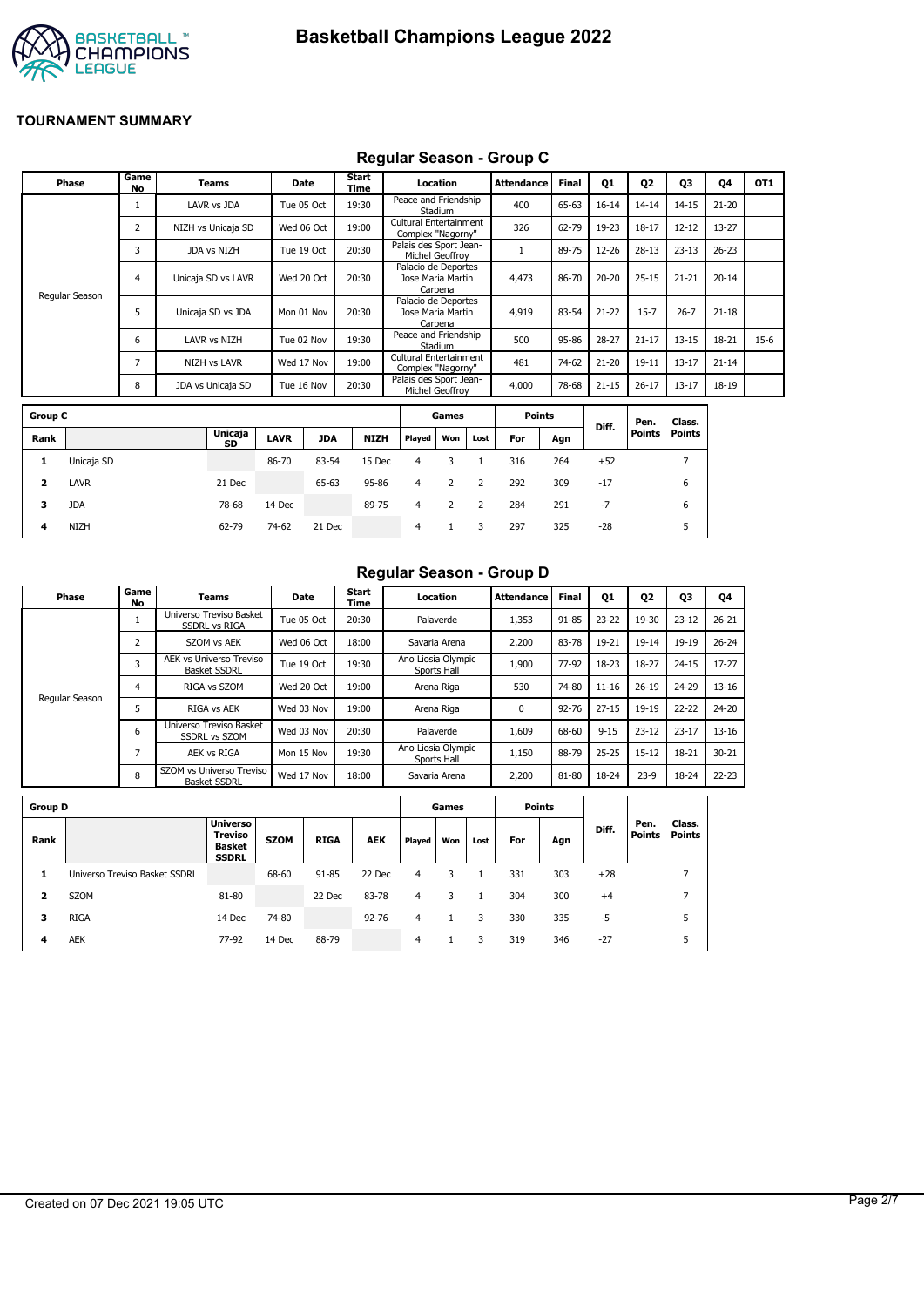

## **Regular Season - Group E**

|                         | Phase             | Game<br>No     | Teams               |             | Date        | Start<br>Time |                   | Location       |                | <b>Attendance</b> | <b>Final</b> | 01        | Q <sub>2</sub> | Q3             | Q4        |
|-------------------------|-------------------|----------------|---------------------|-------------|-------------|---------------|-------------------|----------------|----------------|-------------------|--------------|-----------|----------------|----------------|-----------|
|                         |                   | 1              | <b>IGOK vs PAOK</b> |             | Tue 05 Oct  | 18:30         | Sportska Dvorana  | Laktaši        |                | 700               | 68-64        | $19-12$   | $7 - 20$       | $17 - 17$      | $25 - 15$ |
|                         |                   | 2              | <b>GALA vs NYMB</b> |             | Wed 06 Oct  | 21:00         | Sinan Erdem Arena |                |                | 1,200             | 101-85       | $23 - 26$ | 29-22          | $23 - 19$      | $26 - 18$ |
|                         |                   | 3              | PAOK vs NYMB        |             | Tue 12 Oct  | 19:30         | PAOK Sports Arena |                |                | 1,500             | 83-84        | $11 - 21$ | $24 - 19$      | $23 - 25$      | $25-19$   |
|                         |                   | 4              | <b>IGOK vs GALA</b> |             | Wed 13 Oct  | 18:30         | Sportska Dvorana  | Laktaši        |                | 1,000             | 85-89        | $17-27$   | $27 - 25$      | $23 - 16$      | 18-21     |
|                         | Regular Season    | 5              | PAOK vs GALA        |             | Mon 25 Oct  | 19:30         | PAOK Sports Arena |                |                | 2,500             | 81-74        | 12-24     | $21 - 12$      | $22 - 17$      | $26 - 21$ |
|                         | 6<br>NYMB vs IGOK |                |                     | Tue 26 Oct  | 18:30       |               | Kralovka Arena    |                | 1,370          | 86-82             | $16 - 14$    | $30 - 21$ | 18-31          | $22 - 16$      |           |
|                         |                   | $\overline{7}$ | <b>GALA vs IGOK</b> |             | Tue 09 Nov  | 20:00         | Sinan Erdem Arena |                |                | 1,516             | 82-74        | 15-19     | $19 - 15$      | $26 - 25$      | $22 - 15$ |
|                         |                   | 8              | <b>NYMB vs PAOK</b> |             | Tue 09 Nov  | 18:30         |                   | Kralovka Arena |                | 1,790             | $71 - 75$    | $21 - 21$ | 19-16          | $21 - 12$      | $10 - 26$ |
| <b>Group E</b>          |                   |                |                     |             |             |               |                   | Games          |                | <b>Points</b>     |              |           | Pen.           | Class.         |           |
| Rank                    |                   |                | <b>GALA</b>         | <b>PAOK</b> | <b>NYMB</b> | <b>IGOK</b>   | Played            | Won            | Lost           | For               | Agn          | Diff.     | <b>Points</b>  | <b>Points</b>  |           |
| 1                       | <b>GALA</b>       |                |                     | 08 Dec      | 101-85      | 82-74         | $\overline{4}$    | 3              | $\mathbf{1}$   | 346               | 325          | $+21$     |                | $\overline{7}$ |           |
| $\overline{\mathbf{2}}$ | <b>PAOK</b>       |                | 81-74               |             | 83-84       | 22 Dec        | $\overline{4}$    | $\overline{2}$ | $\overline{2}$ | 303               | 297          | $+6$      |                | 6              |           |
| з                       | <b>NYMB</b>       |                | 22 Dec              | $71 - 75$   |             | 86-82         | $\overline{4}$    | 2              | 2              | 326               | 341          | $-15$     |                | 6              |           |
| 4                       | IGOK              |                | 85-89               | 68-64       | 07 Dec      |               | $\overline{4}$    | $\mathbf{1}$   | 3              | 309               | 321          | $-12$     |                | 5              |           |

## **Regular Season - Group F**

| Phase          | Game<br>No | <b>Teams</b>        | Date       | Start<br>Time | Location                            | Attendance | <b>Final</b> | Q1        | 02        | 03        | 04        | OT <sub>1</sub> |
|----------------|------------|---------------------|------------|---------------|-------------------------------------|------------|--------------|-----------|-----------|-----------|-----------|-----------------|
|                |            | TOFA vs OOST        | Tue 05 Oct | 19:00         | Tofas Nilüfer Spor<br>Salonu        | 700        | $92 - 83$    | $29 - 16$ | $20 - 22$ | $27 - 22$ | $16 - 23$ |                 |
|                | h          | SIG vs KALE         | Wed 06 Oct | 20:30         | <b>Rhenus Sport</b>                 | 3,025      | 75-73        | 19-24     | $22 - 12$ | $17 - 17$ | 17-20     |                 |
|                |            | OOST vs SIG         | Mon 11 Oct | 20:00         | Versluys   Dôme                     | 901        | $77 - 83$    | $15 - 14$ | $23 - 25$ | 19-28     | $20 - 16$ |                 |
|                | 4          | <b>TOFA vs KALE</b> | Tue 12 Oct | 19:00         | Tofas Nilüfer Spor<br>Salonu        | $\Omega$   | $77 - 81$    | $25 - 18$ | $15 - 22$ | 18-22     | 19-19     |                 |
| Regular Season |            | SIG vs TOFA         | Tue 26 Oct | 20:30         | <b>Rhenus Sport</b>                 | 4,425      | 74-76        | 13-25     | $21 - 15$ | $21 - 20$ | 19-16     |                 |
|                | 6          | <b>KALE vs OOST</b> | Tue 26 Oct | 19:00         | Saku Suurhall                       | 834        | 85-87        | $25-19$   | $21 - 16$ | $19 - 18$ | $10 - 22$ | $10 - 12$       |
|                |            | <b>TOFA vs SIG</b>  | Wed 10 Nov | 20:00         | <b>Tofas Nilüfer Spor</b><br>Salonu | 794        | 85-75        | $27 - 15$ | 19-20     | $17 - 27$ | $22 - 13$ |                 |
|                | 8          | <b>OOST vs KALE</b> | Wed 10 Nov | 20:00         | Versluys   Dôme                     | 1,001      | 99-66        | $25 - 22$ | $24 - 12$ | $26 - 16$ | $24 - 16$ |                 |
|                | 9          | <b>KALE vs SIG</b>  | Tue 07 Dec | 19:00         | Saku Suurhall                       | 608        | 86-93        | $22 - 30$ | $16 - 17$ | $21 - 18$ | 27-28     |                 |

| <b>Group F</b> |             |            |             |             |             |        | Games |      | <b>Points</b> |     | Diff. | Pen.          | Class. |
|----------------|-------------|------------|-------------|-------------|-------------|--------|-------|------|---------------|-----|-------|---------------|--------|
| Rank           |             | <b>SIG</b> | <b>TOFA</b> | <b>OOST</b> | <b>KALE</b> | Played | Won   | Lost | For           | Agn |       | <b>Points</b> | Points |
| 1              | SIG         |            | 74-76       | 21 Dec      | $75 - 73$   | 5.     | 3     |      | 400           | 397 | $+3$  |               | 8      |
| 2              | <b>TOFA</b> | 85-75      |             | $92 - 83$   | $77 - 81$   | 4      | 3     |      | 330           | 313 | $+17$ |               |        |
| з              | <b>OOST</b> | 77-83      | 08 Dec      |             | 99-66       | 4      | 2     | 2    | 346           | 326 | $+20$ |               | 6      |
| 4              | <b>KALE</b> | 86-93      | 21 Dec      | 85-87       |             | 5      |       | 4    | 391           | 431 | $-40$ |               | 6      |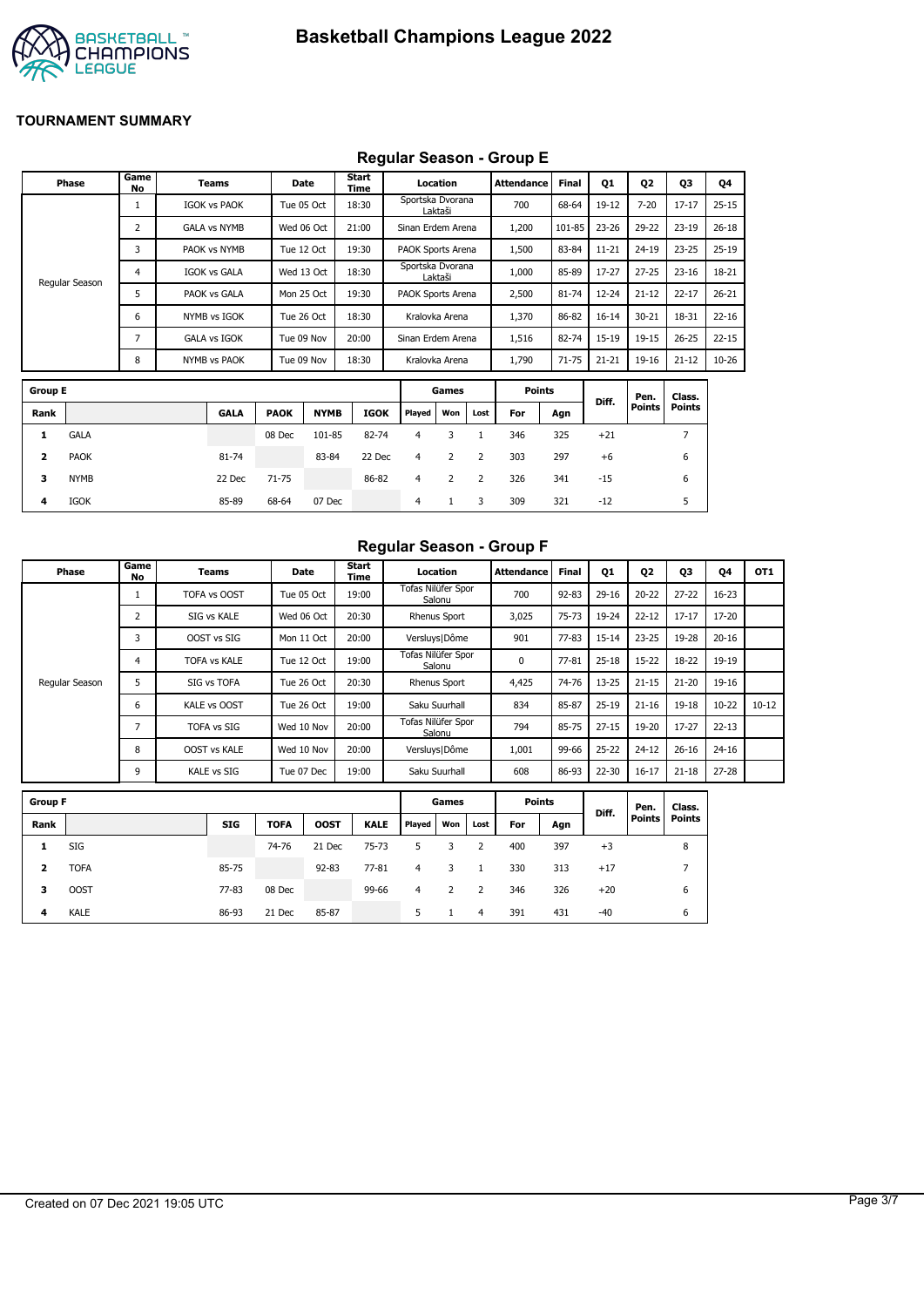

## **Regular Season - Group G**

| Phase          | Game<br>No               | <b>Teams</b>        |            | Date        | Start<br>Time |                                               | Location       |      | Attendance    | <b>Final</b> | Q1        | Q <sub>2</sub> | Q3            | Q4        | OT1       | OT <sub>2</sub> |
|----------------|--------------------------|---------------------|------------|-------------|---------------|-----------------------------------------------|----------------|------|---------------|--------------|-----------|----------------|---------------|-----------|-----------|-----------------|
|                |                          | <b>BRIN vs HOLO</b> |            | Wed 06 Oct  | 20:30         | Palazzetto dello Sport<br>"Elio Pentassuglia" |                |      | 1,000         | 61-88        | $9 - 29$  | 13-20          | $17 - 21$     | $22 - 18$ |           |                 |
|                | 2                        | CLUJ vs DSK         |            | Tue 05 Oct  | 19:30         |                                               | <b>BTarena</b> |      | 1,650         | 66-60        | 14-21     | $18 - 10$      | $21 - 16$     | $13 - 13$ |           |                 |
|                | 3                        | <b>BRIN vs CLUJ</b> |            | Mon 18 Oct  | 20:30         | Palazzetto dello Sport<br>"Elio Pentassuglia" |                |      | 1,500         | $71 - 76$    | $15 - 18$ | $14 - 12$      | $12 - 17$     | 30-29     |           |                 |
| Regular Season | 4                        | DSK vs HOLO         |            | Tue 07 Dec  | 20:00         | Volkswagen Arena                              |                |      | 0             | 86-79        | 18-23     | $22 - 19$      | $26 - 14$     | $20 - 23$ |           |                 |
|                | 5                        | HOLO vs CLUJ        |            | Wed 03 Nov  | 19:45         | Holon Toto Arena                              |                |      | 0             | 78-68        | 22-20     | $15 - 16$      | $21 - 19$     | $20 - 13$ |           |                 |
|                | 6                        | DSK vs BRIN         |            | Wed 03 Nov  | 20:00         | Volkswagen Arena                              |                |      | 750           | 82-76        | 22-27     | $22 - 21$      | $19 - 13$     | 19-15     |           |                 |
|                | $\overline{\phantom{a}}$ | <b>BRIN vs DSK</b>  |            | Tue 16 Nov  | 20:30         | Palazzetto dello Sport<br>"Elio Pentassuglia" |                |      | 1,400         | 82-73        | $22 - 16$ | 19-27          | $20 - 8$      | $21 - 22$ |           |                 |
|                | 8                        | CLUJ vs HOLO        |            | Wed 17 Nov  | 19:30         |                                               | <b>BTarena</b> |      | $\Omega$      | 106-<br>101  | 17-24     | $20 - 22$      | $20 - 15$     | $26 - 22$ | $11 - 11$ | $12 - 7$        |
| <b>Group G</b> |                          |                     |            |             |               |                                               | Games          |      | <b>Points</b> |              |           | Pen.           | Class.        |           |           |                 |
| Rank           |                          | <b>CLUJ</b>         | <b>DSK</b> | <b>HOLO</b> | <b>BRIN</b>   | Played                                        | Won            | Lost | For           | Agn          | Diff.     | <b>Points</b>  | <b>Points</b> |           |           |                 |

| u uup u |             |             |            |             |             |        | aames |      | rums |     | Diff. | Pen.          | Class.        |
|---------|-------------|-------------|------------|-------------|-------------|--------|-------|------|------|-----|-------|---------------|---------------|
| Rank    |             | <b>CLUJ</b> | <b>DSK</b> | <b>HOLO</b> | <b>BRIN</b> | Played | Won   | Lost | For  | Agn |       | <b>Points</b> | <b>Points</b> |
| 1       | <b>CLUJ</b> |             | 66-60      | 106-101     | 15 Dec      | 4      | 3     |      | 316  | 310 | $+6$  |               |               |
| 2       | <b>DSK</b>  | 22 Dec      |            | 86-79       | 82-76       | 4      | 2     | 2    | 301  | 303 | -2    |               | 6             |
| з       | <b>HOLO</b> | 78-68       | 15 Dec     |             | 22 Dec      | 4      | 2     | 2    | 346  | 321 | $+25$ |               | 6             |
| 4       | <b>BRIN</b> | 71-76       | 82-73      | 61-88       |             | 4      |       | 3.   | 290  | 319 | -29   |               |               |

## **Regular Season - Group H**

| Phase          | Game<br>No | Teams                 | Date       | Start<br>Time | Location                              | <b>Attendance</b> | <b>Final</b> | Q1        | Q <sub>2</sub> | Q3        | Q4        | OT <sub>1</sub> | OT <sub>2</sub> |
|----------------|------------|-----------------------|------------|---------------|---------------------------------------|-------------------|--------------|-----------|----------------|-----------|-----------|-----------------|-----------------|
| Regular Season |            | <b>BURG vs BESIK</b>  | Mon 04 Oct | 20:30         | Pabellon Multiusos<br>Coliseum Burgos | 7,415             | 82-74        | $21 - 20$ | $23 - 23$      | $14 - 15$ | $24 - 16$ |                 |                 |
|                | 2          | <b>OLDEN vs VILN</b>  | Wed 06 Oct | 20:00         | EWE Arena                             | 2,836             | 76-72        | $16 - 18$ | $21 - 20$      | $21 - 21$ | $18 - 13$ |                 |                 |
|                | 3          | <b>VILN vs BURG</b>   | Tue 19 Oct | 19:30         | Avia Solutions Group<br>Arena         | 2,632             | 87-69        | $22 - 17$ | $27 - 13$      | $17 - 22$ | $21 - 17$ |                 |                 |
|                | 4          | <b>OLDEN VS BESIK</b> | Tue 19 Oct | 20:00         | <b>EWE Arena</b>                      | 3,000             | 81-83        | $31 - 25$ | $21 - 17$      | 13-25     | $16 - 16$ |                 |                 |
|                | 5          | <b>BESIK vs VILN</b>  | Tue 02 Nov | 20:00         | Besiktas Akatlar Arena                | 500               | 82-79        | $22 - 6$  | $22 - 21$      | $11 - 21$ | 14-21     | $5-5$           | $8 - 5$         |
|                | 6          | <b>BURG vs OLDEN</b>  | Tue 02 Nov | 20:30         | Pabellon Multiusos<br>Coliseum Burgos | 6,819             | $92 - 80$    | $24 - 24$ | $16 - 18$      | $33 - 17$ | 19-21     |                 |                 |
|                |            | <b>VILN vs BESIK</b>  | Wed 17 Nov | 19:30         | Avia Solutions Group<br>Arena         | 4,121             | 82-69        | $20 - 14$ | $21 - 22$      | $22 - 15$ | $19-18$   |                 |                 |
|                | 8          | <b>OLDEN vs BURG</b>  | Wed 17 Nov | 20:00         | <b>EWE Arena</b>                      | 3,157             | 72-85        | $25 - 14$ | $14 - 17$      | $16 - 24$ | 17-30     |                 |                 |
| <b>Group H</b> |            |                       |            |               | Games                                 | <b>Points</b>     |              |           | Pen.           | Class.    |           |                 |                 |
|                |            |                       |            |               |                                       |                   |              | Diff.     | <b>Points</b>  | Points    |           |                 |                 |

| . .  |              |             |             |              |              |        |     |      |     |     |       | ren.          | Class.        |
|------|--------------|-------------|-------------|--------------|--------------|--------|-----|------|-----|-----|-------|---------------|---------------|
| Rank |              | <b>BURG</b> | <b>VILN</b> | <b>BESIK</b> | <b>OLDEN</b> | Played | Won | Lost | For | Agn | Diff. | <b>Points</b> | <b>Points</b> |
|      | <b>BURG</b>  |             | 21 Dec      | 82-74        | $92 - 80$    | 4      |     |      | 328 | 313 | $+15$ |               |               |
|      | <b>VILN</b>  | 87-69       |             | 82-69        | 13 Dec       | 4      |     | 2    | 320 | 296 | $+24$ |               | 6             |
| з    | <b>BESIK</b> | 14 Dec      | 82-79       |              | 21 Dec       | 4      |     | -2   | 308 | 324 | $-16$ |               | 6             |
| 4    | <b>OLDEN</b> | 72-85       | 76-72       | 81-83        |              | 4      |     | 3    | 309 | 332 | $-23$ |               |               |
|      |              |             |             |              |              |        |     |      |     |     |       |               |               |

| Legend :   |                |       |                   |            |                     |    |              |
|------------|----------------|-------|-------------------|------------|---------------------|----|--------------|
| Class.     | Classification | Diff. | <b>Difference</b> | <b>DSQ</b> | <b>Disqualified</b> | GP | Games played |
| <b>OTx</b> | Overtime       | Qx    | Quarter Time      | W/L        | Win/Loss            |    |              |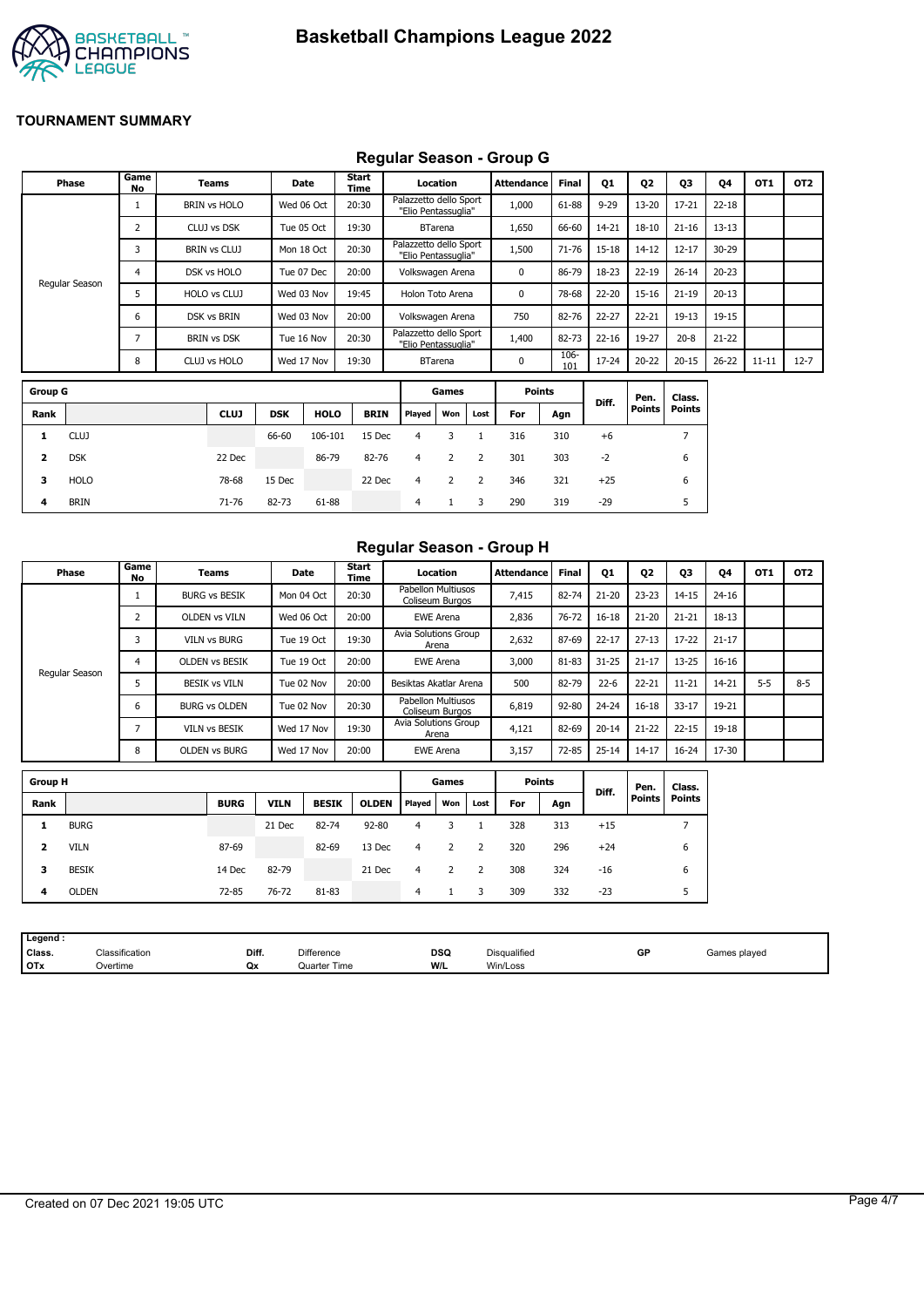

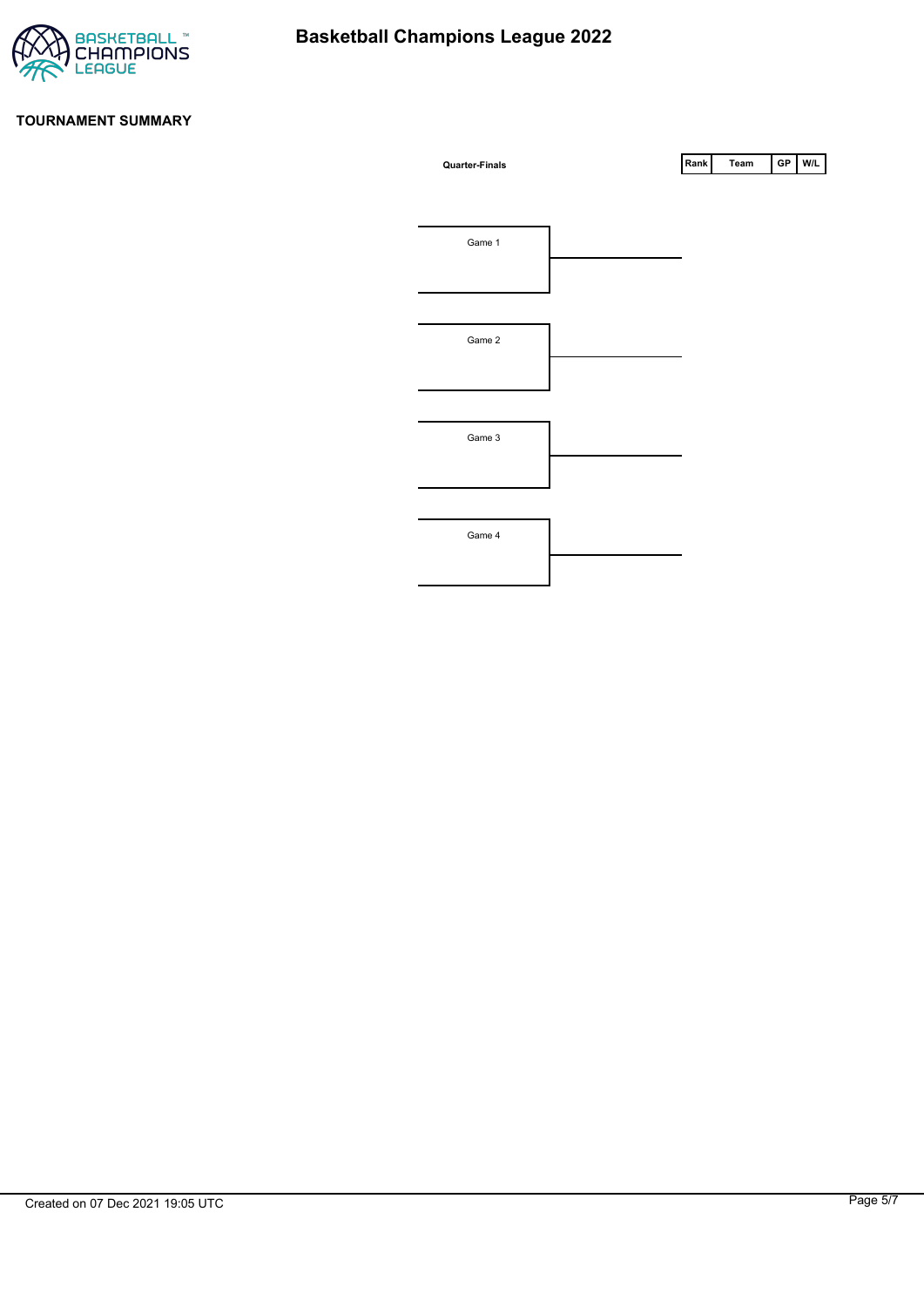

# **Basketball Champions League 2022**

#### **TOURNAMENT SUMMARY**

**Play-ins**

| Game 8 |  |
|--------|--|
|        |  |
|        |  |
| Game 7 |  |
|        |  |
|        |  |
| Game 6 |  |
|        |  |
|        |  |
| Game 5 |  |
|        |  |
|        |  |
| Game 4 |  |
|        |  |
|        |  |
| Game 3 |  |
|        |  |
|        |  |
| Game 2 |  |
|        |  |
|        |  |
| Game 1 |  |
|        |  |
|        |  |